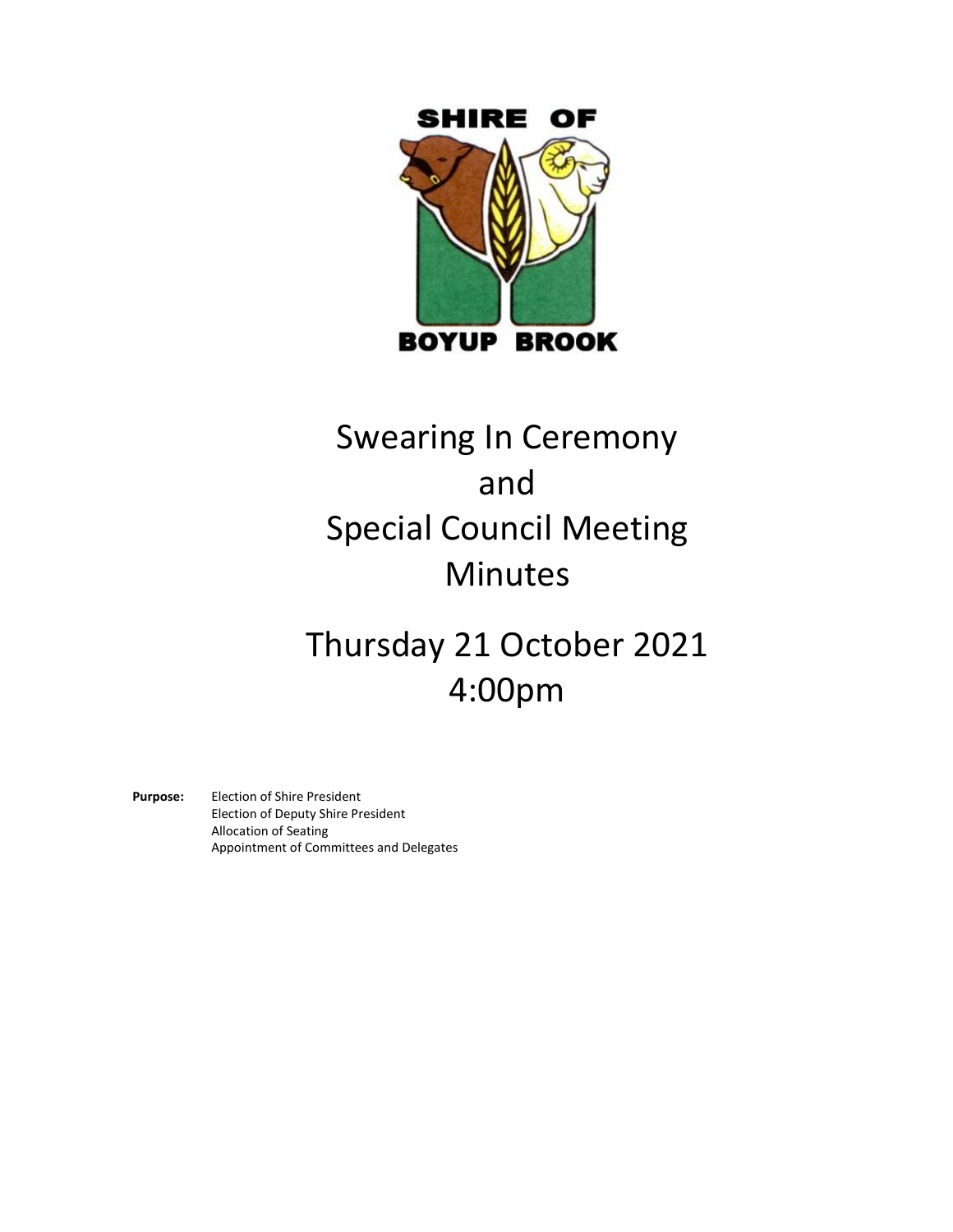### TABLE OF CONTENTS

| $\mathbf{1}$ . |                                                                   |  |
|----------------|-------------------------------------------------------------------|--|
| 2.             |                                                                   |  |
| 3.             |                                                                   |  |
| 4.             |                                                                   |  |
| 5              |                                                                   |  |
| 6              |                                                                   |  |
| $\overline{7}$ |                                                                   |  |
| 8              |                                                                   |  |
| 9              |                                                                   |  |
| 10<br>10.1     |                                                                   |  |
| 11             |                                                                   |  |
| 12             | URGENT BUSINESS BY APPROVAL OF THE PRESIDENT OR A MAJORITY OF  21 |  |
|                | <b>COUNCILLORS PRESENT</b>                                        |  |
| 13             |                                                                   |  |
| 14             |                                                                   |  |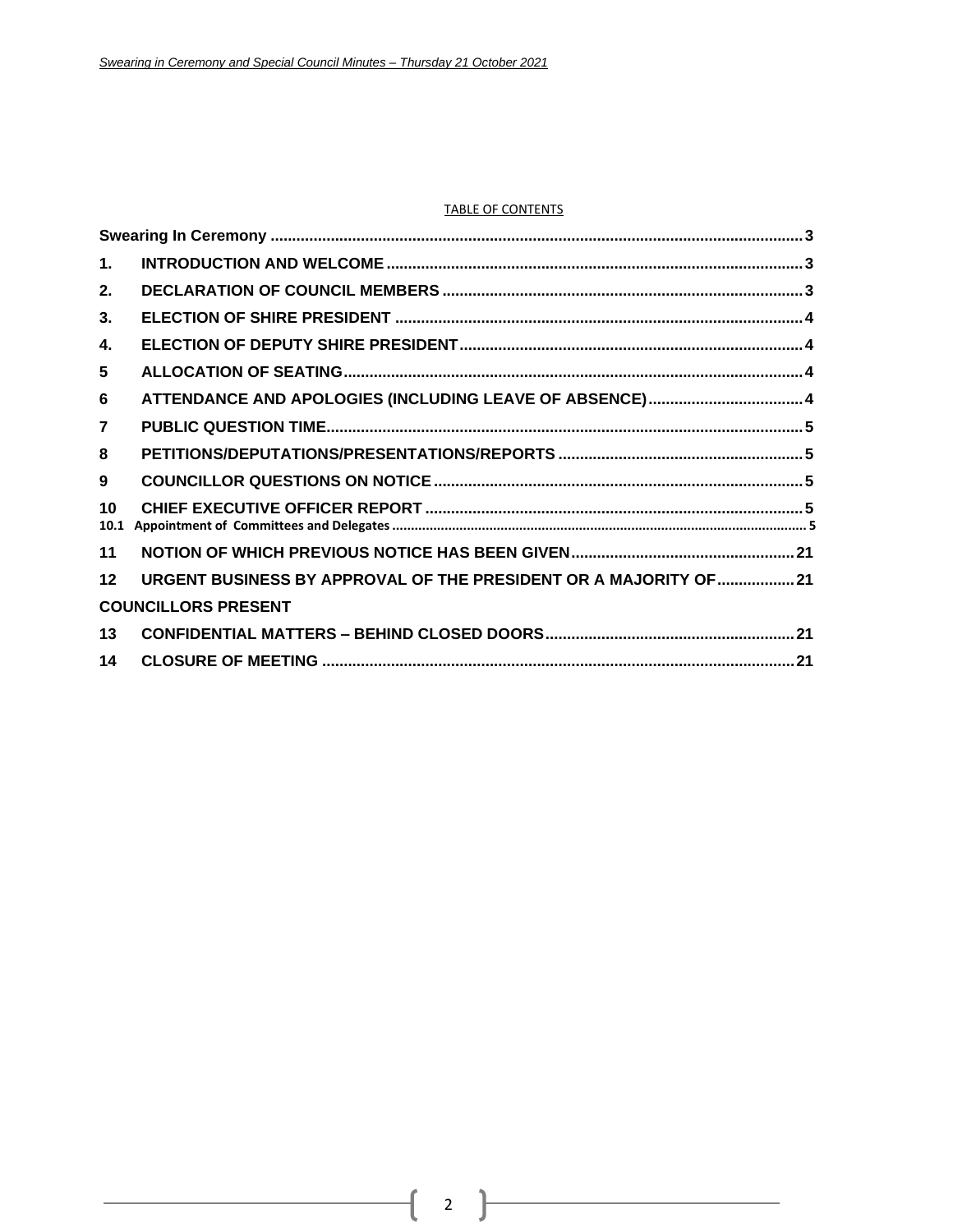#### Swearing In Ceremony

### <span id="page-2-1"></span><span id="page-2-0"></span>**1. Introduction and welcome**

Chief Executive Officer, Mr Dale Putland commenced proceedings at 4.04pm and welcomed attendees.

We acknowledge and pay our respects to the traditional custodians of the land on which we meet and work.

### <span id="page-2-2"></span>**2. Declaration of Council Members**

In accordance with section 2.29 of the Local Government Act 1995, Councillors-elect declared an Oath of Office in the presence of Sergeant Phil Huggins:

Councillor Richard F Walker Councillor Helen C O'Connell Councillor Sarah E G Alexander Councillor Charles Caldwell Councillor Philippe Kaltenrieder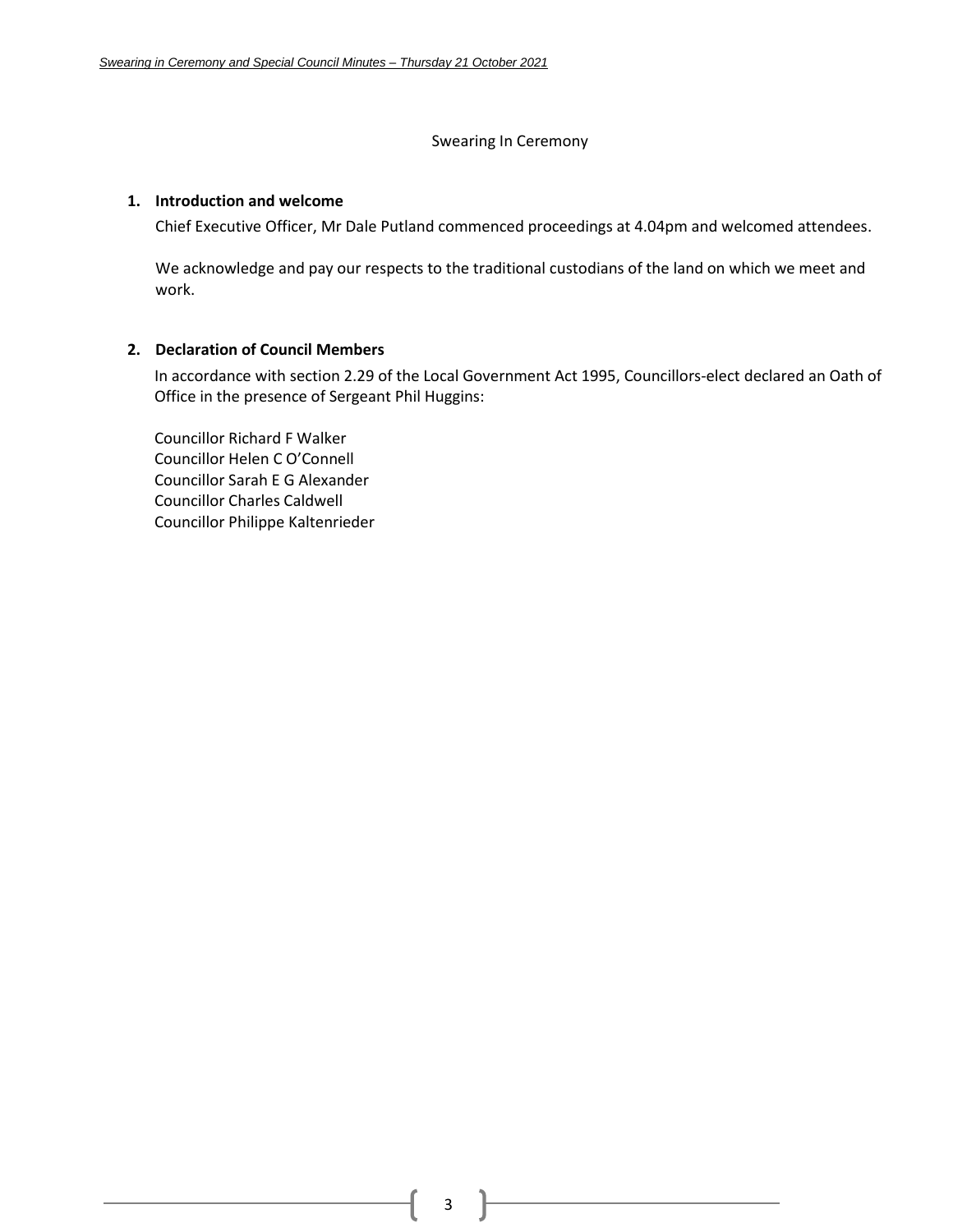### <span id="page-3-0"></span>**3. Election of Shire President**

The Chief Executive Officer called for nominations for the position of Shire President.

Cr Kevin J Moir nominated Cr Richard Walker to be Shire President.

Cr Richard Walker accepted the nomination.

There were no further nominations.

The Presiding Member declared Cr Walker as Shire President.

### **3.1 Declaration by Shire President**

In accordance with the Local Government Act 1995 and Regulations 13(1) (c) of the Local Government *(Constitution)* Regulations 198, the Shire President, Councillor Richard Walker made his declaration in the presence of Sergeant Phil Huggins.

The Shire President took the chair for the next part of the proceedings and the remainder of the meeting.

### <span id="page-3-1"></span>**4. Election of Deputy Shire President**

The Chief Executive Officer called for nominations for the position of Deputy Shire President.

Cr Sarah E G Alexander nominated Cr Helen C O'Connell as Deputy Shire President.

Cr Helen C O'Connell accepted the nomination.

There were no further nominations.

The Shire President declared Cr Helen C O'Connell as Deputy Shire President.

### **4.1 Declaration by Deputy Shire President**

In accordance with the Local Government Act 1995 and Regulations 13(1) (c) of the Local Government *(Constitution)* Regulations 198, the Deputy Shire President, Councillor Helen C O'Connell made her declaration in the presence of Sergeant Phil Huggins.

### <span id="page-3-2"></span>**5 Allocation of seating**

In accordance with Clause *11.2 of the Shire's Standing Orders Local Law,* the Chief Executive Officer conducted a random draw for the allocation of Councillor seat positions in the Chambers.

### <span id="page-3-3"></span>**6 Attendance and apologies (including leave of absence)**

### **In Attendance:**

Richard F Walker – Shire President Helen C O'Connell – Deputy Shire President Cr Sarah E G Alexander Cr Steele Alexander Cr Charles C Caldwell Cr Philippe Kaltenrieder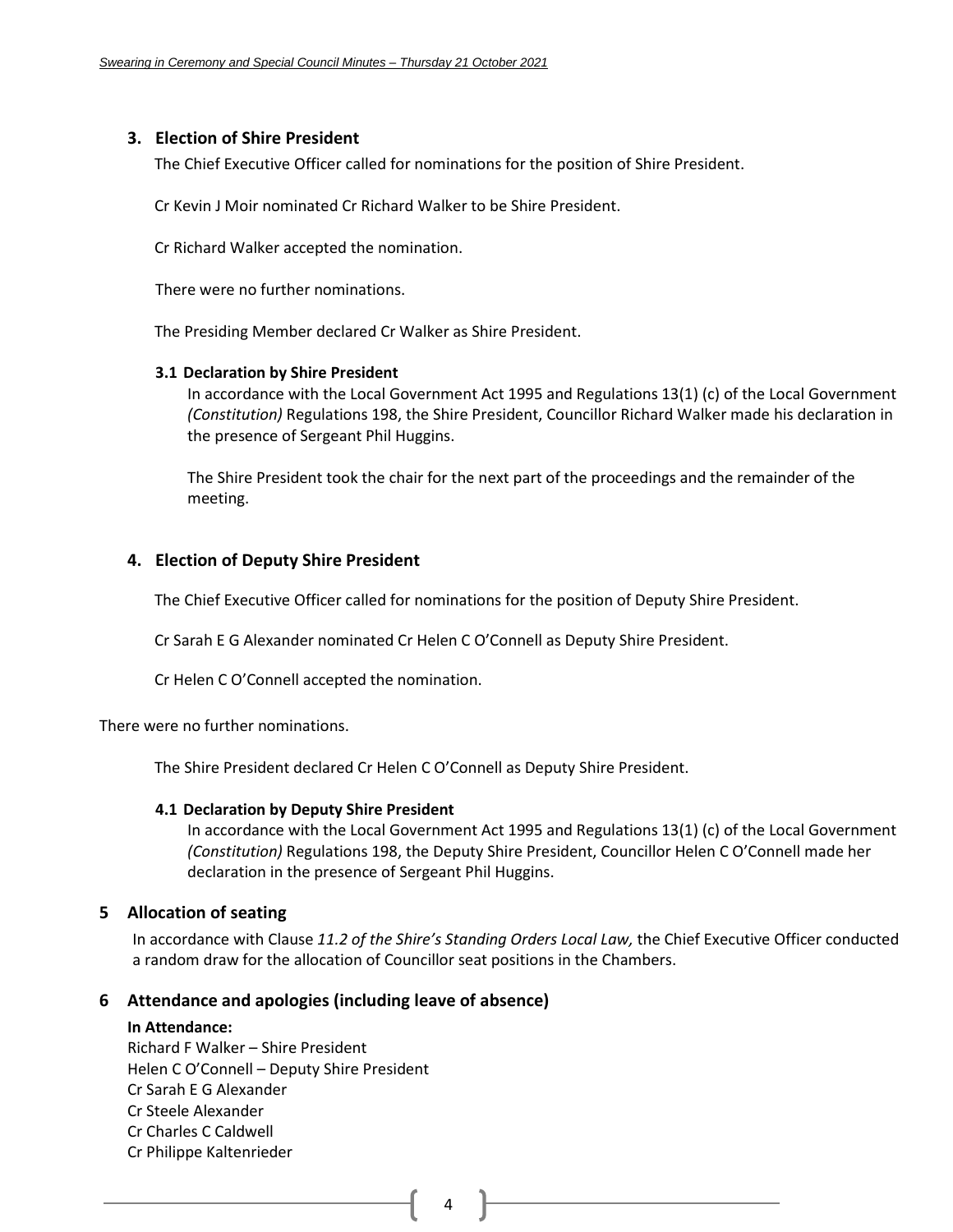Cr Darren King Cr Kevin J Moir Cr Adrian Price

**Officers:**  Mr Dale Putland – Chief Executive Officer Mrs Maria Lane – Executive Officer

**Apologies:** Nil

**Invited Guest:** Sergeant Phil Huggins

### <span id="page-4-0"></span>**7 PUBLIC QUESTION TIME**

No public questions were asked.

- <span id="page-4-1"></span>**8 PETITIONS/DEPUTATIONS/PRESENTATIONS/REPORTS** Nil
- <span id="page-4-2"></span>**9 COUNCILLOR QUESTIONS ON NOTICE** Nil

### <span id="page-4-3"></span>**10 CHIEF EXECUTIVE OFFICER REPORT**

### <span id="page-4-4"></span>**10.1 Appointment of Committees and Delegates**

Committees and Representatives

The local Government Act provides as follows:

# *5.11. Tenure of committee membership*

(1) Where a person is appointed as a member of a committee under section 5.10(4) or (5), the person's membership of the committee continues until —

(a) the person no longer holds the office by virtue of which the person became a member, or is no longer the CEO, or the CEO's representative, as the case may be;

- (b) the person resigns from membership of the committee;
- (c) the committee is disbanded; or
- (d) the next ordinary elections day,

whichever happens first.

In accordance with Section 5.11 the term of office for all committees and delegations ceased 21 October 2017 and so Council is now prompted to appoint Committees for the next two years. Council has also made a practice of dealing with delegates to other bodies at the same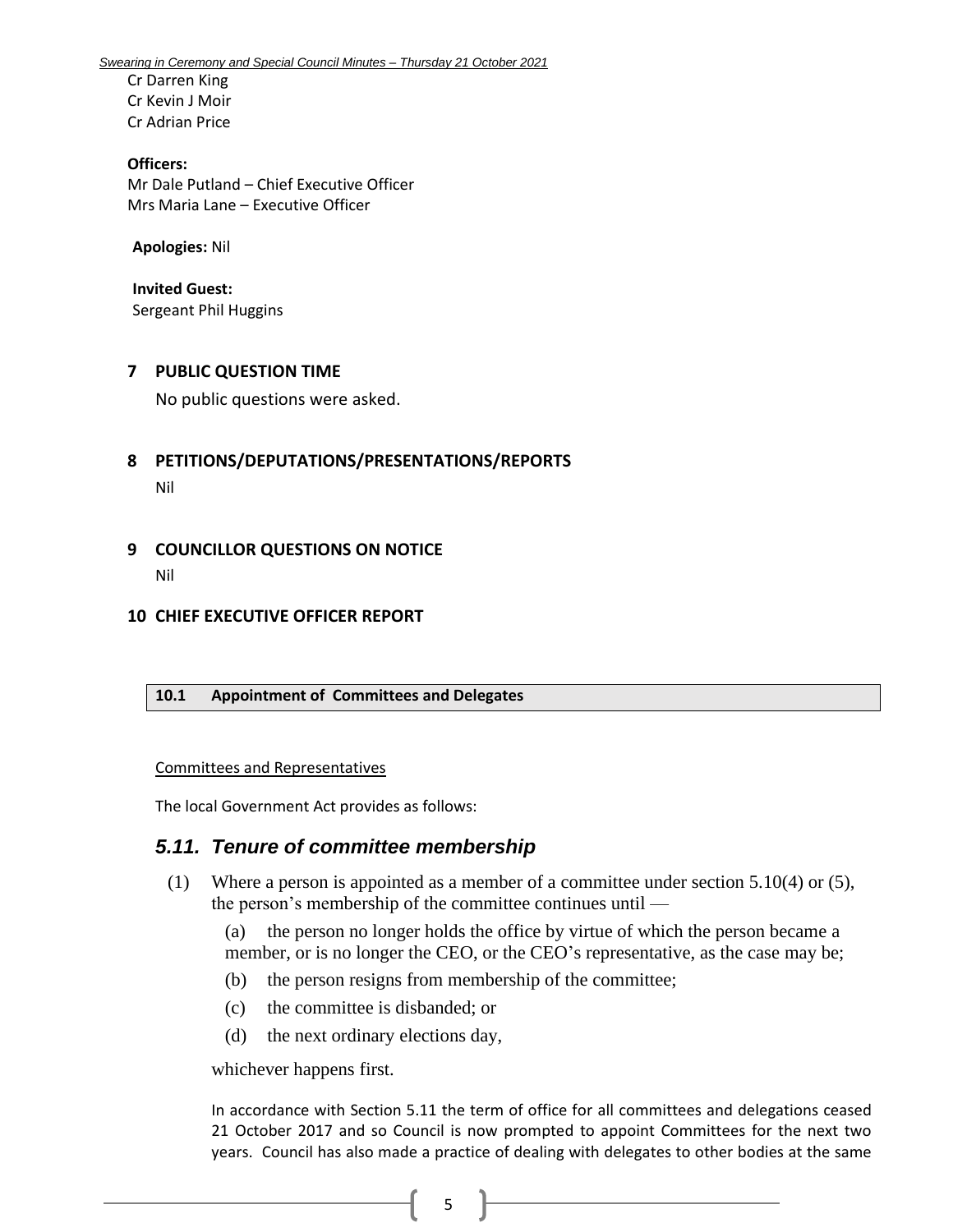time and in a similar fashion to how it deals with committee membership. The recommendation

In dealing with the matter of committees, Council will need to determine if it requires committees, their role, responsibilities and delegation if any. Similarly, Council needs to consider what representatives are required for community organizations for the next two years. It is important that there is a clear understanding of the purpose and role of either committees or representatives.

Council is a decision making body and so any committee appointed by Council should be for the purpose of assisting Council to make a decision. The Local Government Act sets out the following:

- *2.7. Role of council* 
	- *(1) The council —*
		- *(a) governs the local government's affairs; and*
		- *(b) is responsible for the performance of the local government's functions.*
	- *(2) Without limiting subsection (1), the council is to —*
		- *(a) oversee the allocation of the local government's finances and resources; and*
		- *(b) determine the local government's policies.*

*[Section 2.7 amended by No. 17 of 2009 s. 4.]*

### *2.8. Role of mayor or president*

- *(1) The mayor or president —*
	- *(a) presides at meetings in accordance with this Act; and*
	- *(b) provides leadership and guidance to the community in the district; and*
	- *(c) carries out civic and ceremonial duties on behalf of the local government; and*
	- *(d) speaks on behalf of the local government; and*
	- *(e) performs such other functions as are given to the mayor or president by this Act or any other written law; and*
	- *(f) liaises with the CEO on the local government's affairs and the performance of its functions.*
- *(2) Section 2.10 applies to a councillor who is also the mayor or president and extends to a mayor or president who is not a councillor.*
- *2.9. Role of deputy mayor or deputy president*

*The deputy mayor or deputy president performs the functions of the mayor or president when authorised to do so under section 5.34.*

*2.10. Role of councillors* 

*A councillor —*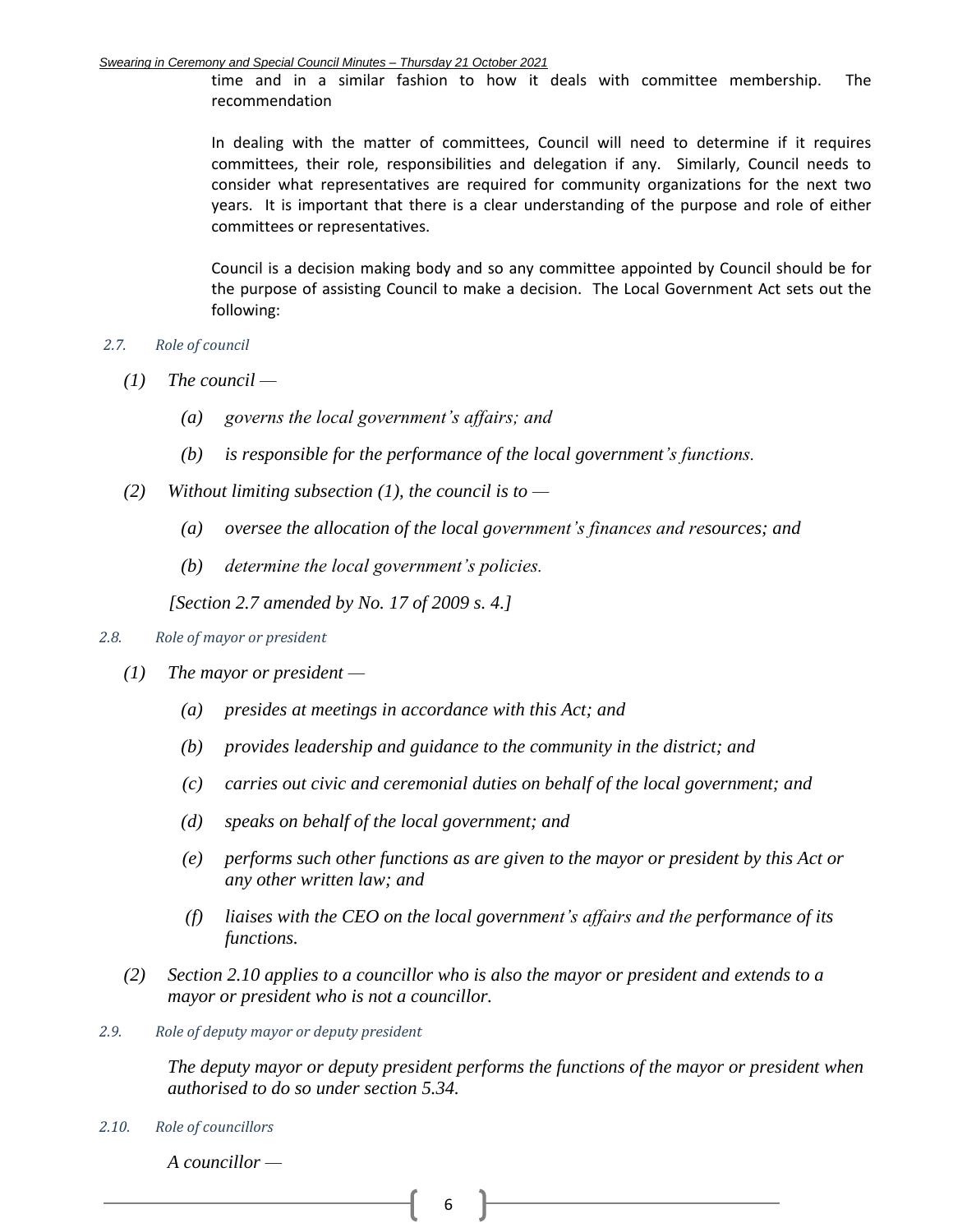- *(a) represents the interests of electors, ratepayers and residents of the district; and*
- *(b) provides leadership and guidance to the community in the district; and*
- *(c) facilitates communication between the community and the council; and*
- *(d) participates in the local government's decision-making processes at council and committee meetings; and*
- *(e) performs such other functions as are given to a councillor by this Act or any other written law.*
- *5.2. Administration of local governments*

*The council of a local government is to ensure that there is an appropriate structure for administering the local government.*

There are several committees that Council is required by legislation to appoint or may appoint, these include:-

- \* Audit Committee (Local Government Act)
- \* LEMC Committee (Emergency Management Act)
- Bush Fire Advisory Committee (Bush Fires Act)

The following sections of the Local Government Act have relevance to the Audit committee

Division 1A — Audit committee

*[Heading inserted by No. 49 of 2004 s. 5.]*

# *7.1A. Audit committee*

- *(1) A local government is to establish an audit committee of 3 or more persons to exercise the powers and discharge the duties conferred on it.*
- *(2) The members of the audit committee of a local government are to be appointed\* by the local government and at least 3 of the members, and the majority of the members, are to be council members.*

*\* Absolute majority required.*

- *(3) A CEO is not to be a member of an audit committee and may not nominate a person to be a member of an audit committee or have a person to represent him or her as a member of an audit committee.*
- *(4) An employee is not to be a member of an audit committee. [Section 7.1A inserted by No. 49 of 2004 s. 5.]*

# *7.1B. Delegation of some powers and duties to audit committees*

*(1) Despite section 5.16, the only powers and duties that a local government may delegate\* to its audit committee are any of its powers and duties under this Part other than this power of delegation.*

*\* Absolute majority required.*

*(2) A delegation to an audit committee is not subject to section 5.17.*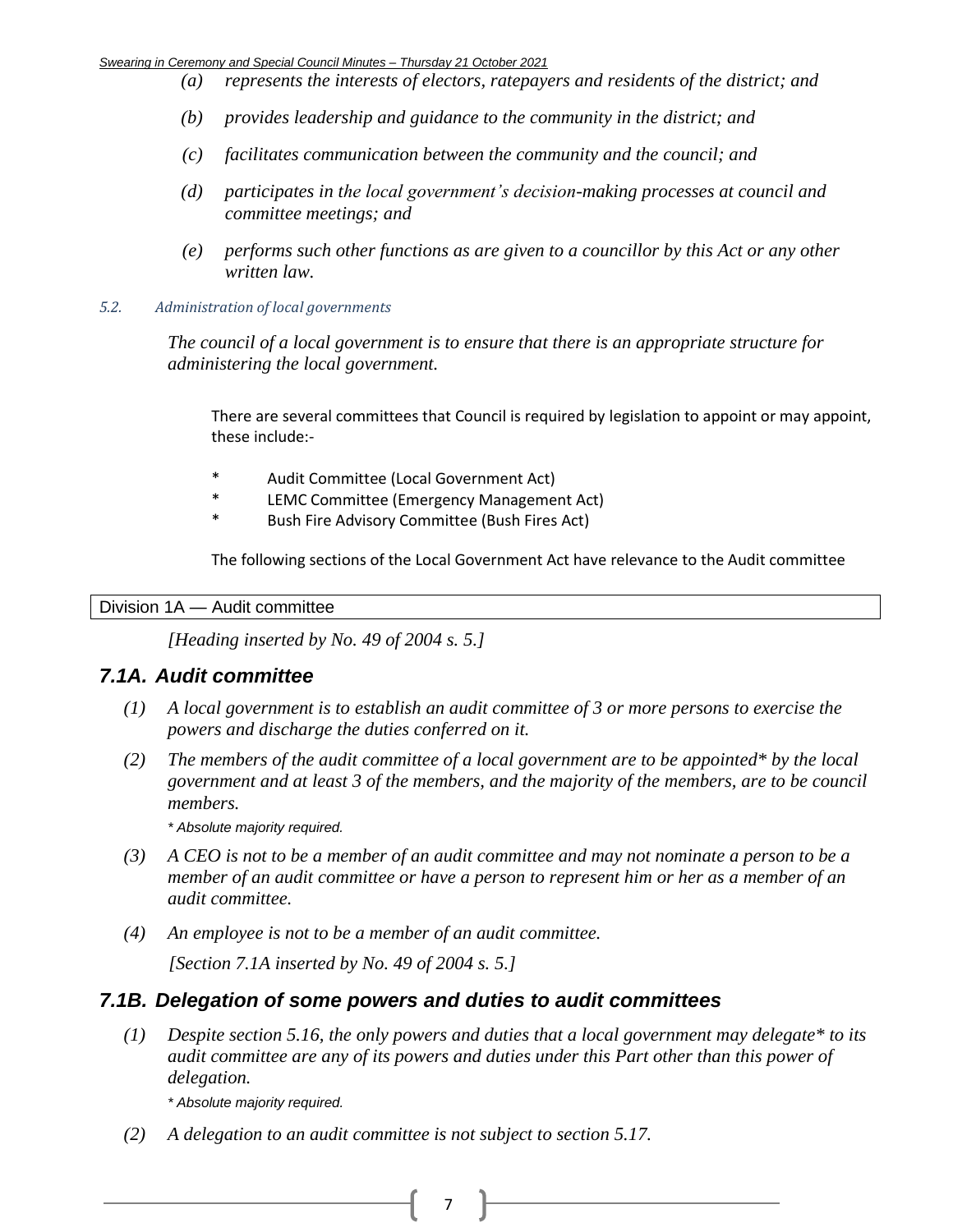*Swearing in Ceremony and Special Council Minutes – Thursday 21 October 2021 [Section 7.1B inserted by No. 49 of 2004 s. 5.]*

# *7.1C. Decisions of audit committees*

*Despite section 5.20, a decision of an audit committee is to be made by a simple majority.*

The following section of the Emergency Management Act 2005 has relevance

### *38. Local emergency management committees*

- *(1) A local government is to establish one or more local emergency management committees for the local government's district.*
- *(2) If more than one local emergency management committee is established, the local government is to specify the area in respect of which the committee is to exercise its functions.*
- *(3) A local emergency management committee consists of —*
	- *(a) a chairman and other members appointed by the relevant local government in accordance with subsection (4); and*
	- *(b) if the local emergency coordinator is not appointed as chairman of the committee, the local emergency coordinator for the local government district.*
- *(4) Subject to this section, the constitution and procedures of a local emergency management committee, and the terms and conditions of appointment of members, are to be determined by the SEMC.*

### *39. Functions of local emergency management committees*

*The functions of a local emergency management committee are, in relation to its district or the area for which it is established —*

- *(a) to advise and assist the local government in ensuring that local emergency management arrangements are established for its district;*
- *(b) to liaise with public authorities and other persons in the development, review and testing of local emergency management arrangements; and*
- *(c) to carry out other emergency management activities as directed by the SEMC or prescribed by the regulations.*

# *13. State Emergency Management Committee*

- *(1) The State Emergency Management Committee is established.*
- *(2) The SEMC is to consist of —*
	- *(a) a chairman appointed by the Minister;*
	- *(b) a deputy chairman appointed by the Minister;*
	- *(c) an executive officer of the SEMC appointed by the Minister;*
	- *(d) a person who is representative of local government, appointed by the Minister; and*
	- *(e) such other members as are provided for, and appointed in accordance with, the regulations.*
- *(3) The Minister is to ensure that —*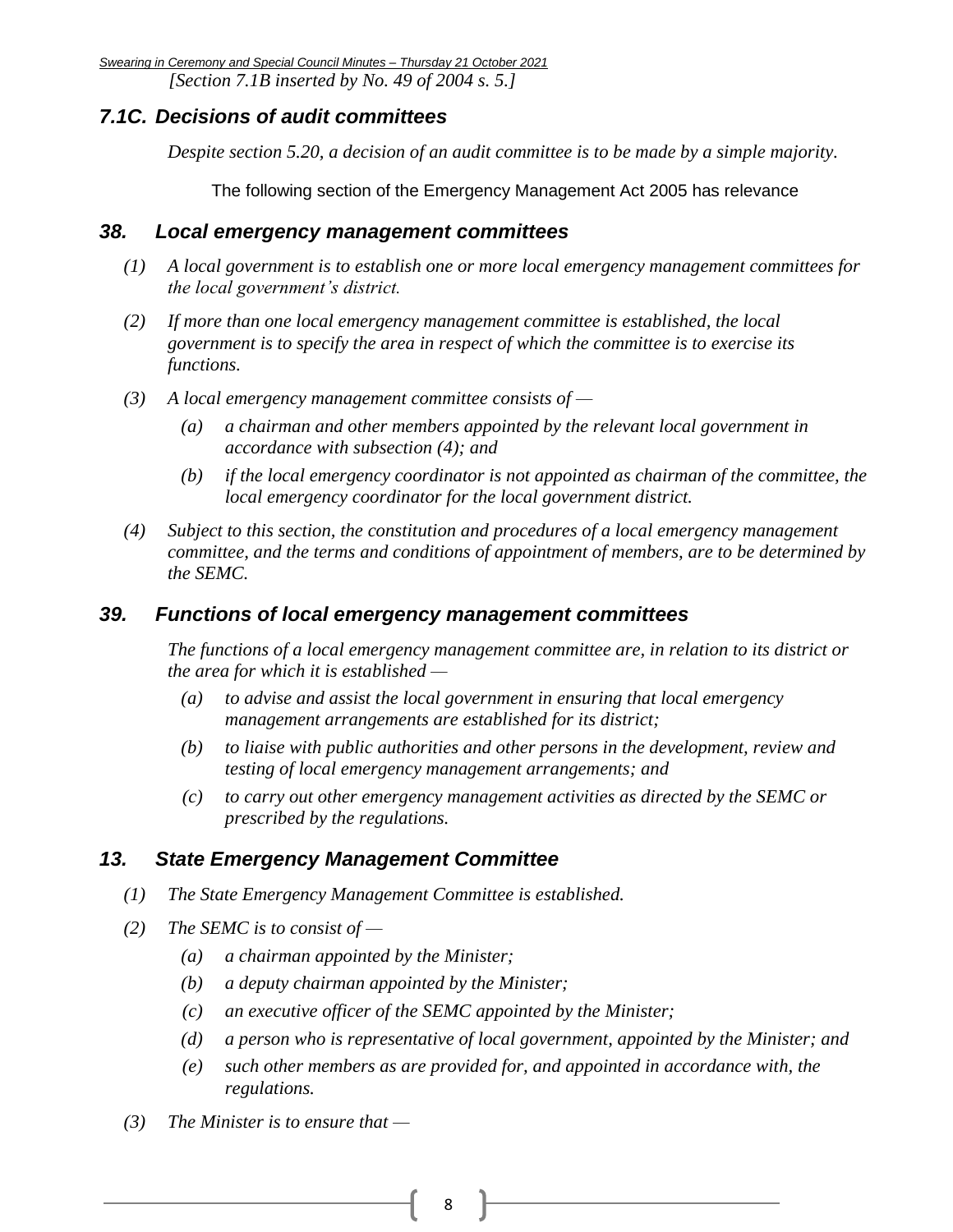- *(a) the chairman has expertise or experience that, in the Minister's opinion, is relevant to the functions of the SEMC and the State Emergency Coordination Group; and*
- *(b) each other member has expertise or experience that, in the Minister's opinion, is relevant to the functions of the SEMC.*
- *(4) The regulations may make provision as to the constitution and procedures of the SEMC.*
- *(5) Subject to the regulations the SEMC may determine its own procedures.*

# *14. Functions of the SEMC*

*The SEMC has the following functions —*

- *(a) to advise the Minister on emergency management and the preparedness of the State to combat emergencies;*
- *(b) to provide direction, advice and support to public authorities, industry, commerce and the community in order to plan and prepare for an efficient emergency management capability for the State;*
- *(c) to provide a forum for whole of community coordination to ensure the minimisation of the effects of emergencies;*
- *(d) to provide a forum for the development of community wide information systems to improve communications during emergencies;*
- *(e) to develop and coordinate risk management strategies to assess community vulnerability to emergencies;*
- *(f) to perform other functions given to the SEMC under this Act;*
- *(g) to perform any other function prescribed by the regulations for the purposes of this section.*

# *15. Powers of the SEMC*

- *(1) The SEMC may do all things necessary or convenient to be done for or in connection with the performance of its functions.*
- *(2) Without limiting subsection (1) and any other powers conferred on the SEMC by this Act, the SEMC may —*
	- *(a) produce and publish information on matters related to its functions; and*
	- *(b) act in conjunction with another public authority or any other person.*

The following sections of the Bush Fires Act 1954 have relevance.

# *67. Advisory committees*

*(1) A local government may at any time appoint such persons as it thinks fit as a bush fire advisory committee for the purpose of advising the local government regarding all matters relating to the preventing, controlling and extinguishing of bush fires, the planning of the layout of fire-breaks in the district, prosecutions for breaches of this Act, the formation of bush fire brigades and the grouping thereof under group brigade officers, the ensuring of co-operation and co-ordination of bush fire brigades in their efforts and activities, and any other matter relating to bush fire control whether of the same kind as, or a different kind from, those specified in this subsection.*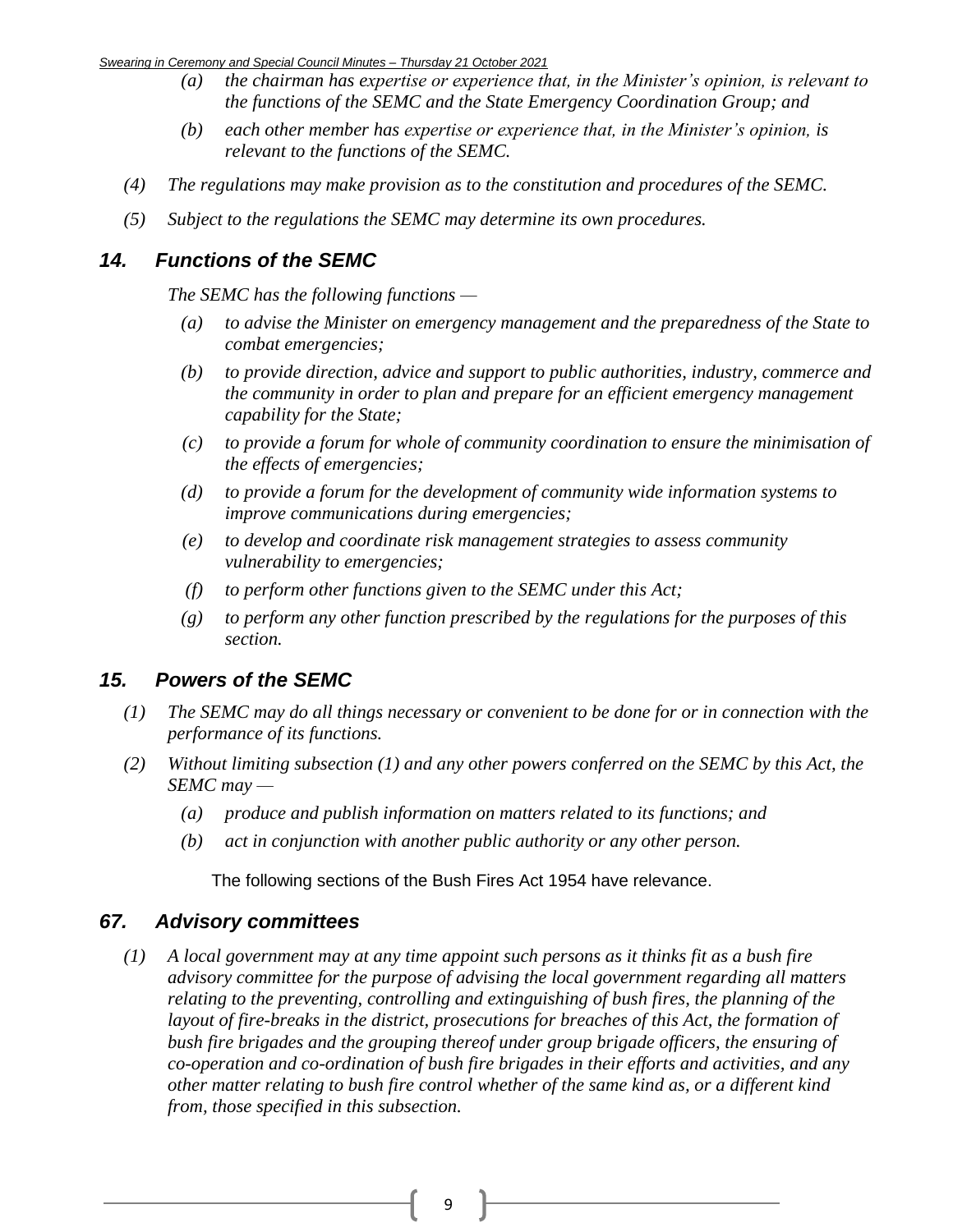- *(2) A committee appointed under this section shall include a member of the council of the local government nominated by it for that purpose as a member of the committee, and the committee shall elect one of their number to be chairman thereof.*
- *(3) In respect to a committee so appointed, the local government shall fix the quorum for the transaction of business at meetings of the committee and may —*
	- *(a) make rules for the guidance of the committee;*
	- *(b) accept the resignation in writing of, or remove, any member of the committee; and*
	- *(c) where for any reason a vacancy occurs in the office of a member of the committee, appoint a person to fill that vacancy.*
- *(4) A committee appointed under this section —*
	- *(a) may from time to time meet and adjourn as the committee thinks fit;*
	- *(b) shall not transact business at a meeting unless the quorum fixed by the local government is present;*
	- *(c) is answerable to the local government and shall, as and when required by the local government, report fully on its activities.*

Committees set up under the Local Government Act other than the Audit Committee are controlled by the following sections of the Local Government Act.

*Subdivision 2 — Committees and their meetings*

*5.8. Establishment of committees*

*A local government may establish\* committees of 3 or more persons to assist the council and to exercise the powers and discharge the duties of the local government that can be delegated to committees.*

*\* Absolute majority required.*

- *5.9. Committees, types of*
	- *(1) In this section —*

*other person means a person who is not a council member or an employee.*

- *(2) A committee is to comprise —*
	- *(a) council members only; or*
	- *(b) council members and employees; or*
	- *(c) council members, employees and other persons; or*
	- *(d) council members and other persons; or*
	- *(e) employees and other persons; or*
	- *(f) other persons only.*
- *5.10. Committee members, appointment of* 
	- *(1) A committee is to have as its members —*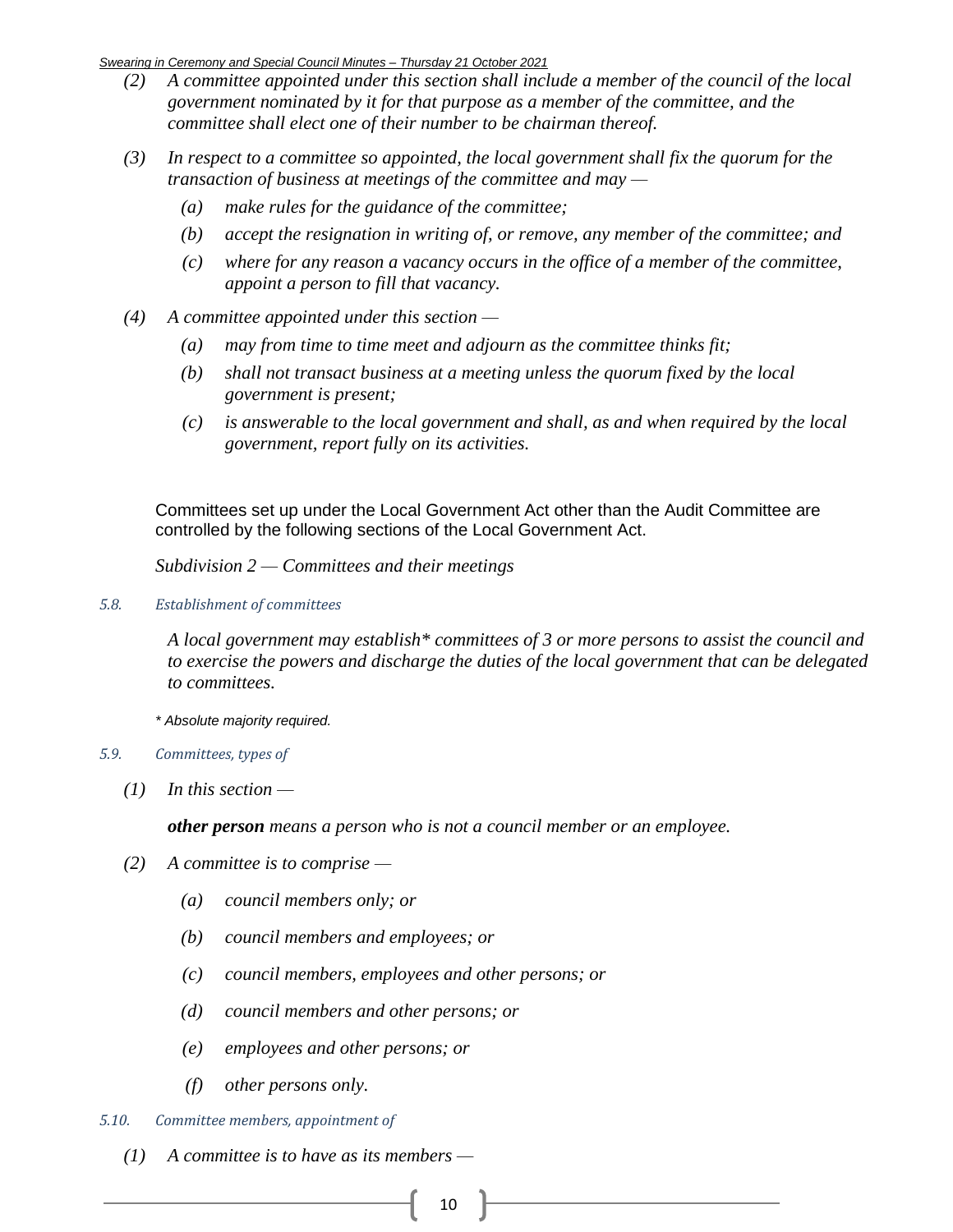- *(a) persons appointed\* by the local government to be members of the committee (other than those referred to in paragraph (b)); and*
- *(b) persons who are appointed to be members of the committee under subsection (4) or (5).*

*\* Absolute majority required.*

- *(2) At any given time each council member is entitled to be a member of at least one committee referred to in section 5.9(2)(a) or (b) and if a council member nominates himself or herself to be a member of such a committee or committees, the local government is to include that council member in the persons appointed under subsection (1)(a) to at least one of those committees as the local government decides.*
- *(3) Section 52 of the Interpretation Act 1984 applies to appointments of committee members other than those appointed under subsection (4) or (5) but any power exercised under section 52(1) of that Act can only be exercised on the decision of an absolute majority of the local government.*
- *(4) If at a meeting of the council a local government is to make an appointment to a committee that has or could have a council member as a member and the mayor or president informs the local government of his or her wish to be a member of the committee, the local government is to appoint the mayor or president to be a member of the committee.*
- *(5) If at a meeting of the council a local government is to make an appointment to a committee that has or will have an employee as a member and the CEO informs the local government of his or her wish —*
	- *(a) to be a member of the committee; or*
	- *(b) that a representative of the CEO be a member of the committee,*

*the local government is to appoint the CEO or the CEO's representative, as the case may be, to be a member of the committee.*

### *5.11A. Deputy committee members*

*(1) The local government may appoint\* a person to be a deputy of a member of a committee and may terminate such an appointment\* at any time.*

*\* Absolute majority required.*

- *(2) A person who is appointed as a deputy of a member of a committee is to be —*
	- *(a) if the member of the committee is a council member — a council member; or*
	- *(b) if the member of the committee is an employee — an employee; or*
	- *(c) if the member of the committee is not a council member or an employee — a person who is not a council member or an employee; or*
	- *(d) if the member of the committee is a person appointed under section*  $5.10(5)$  *a person nominated by the CEO.*
- *(3) A deputy of a member of a committee may perform the functions of the member when the member is unable to do so by reason of illness, absence or other cause.*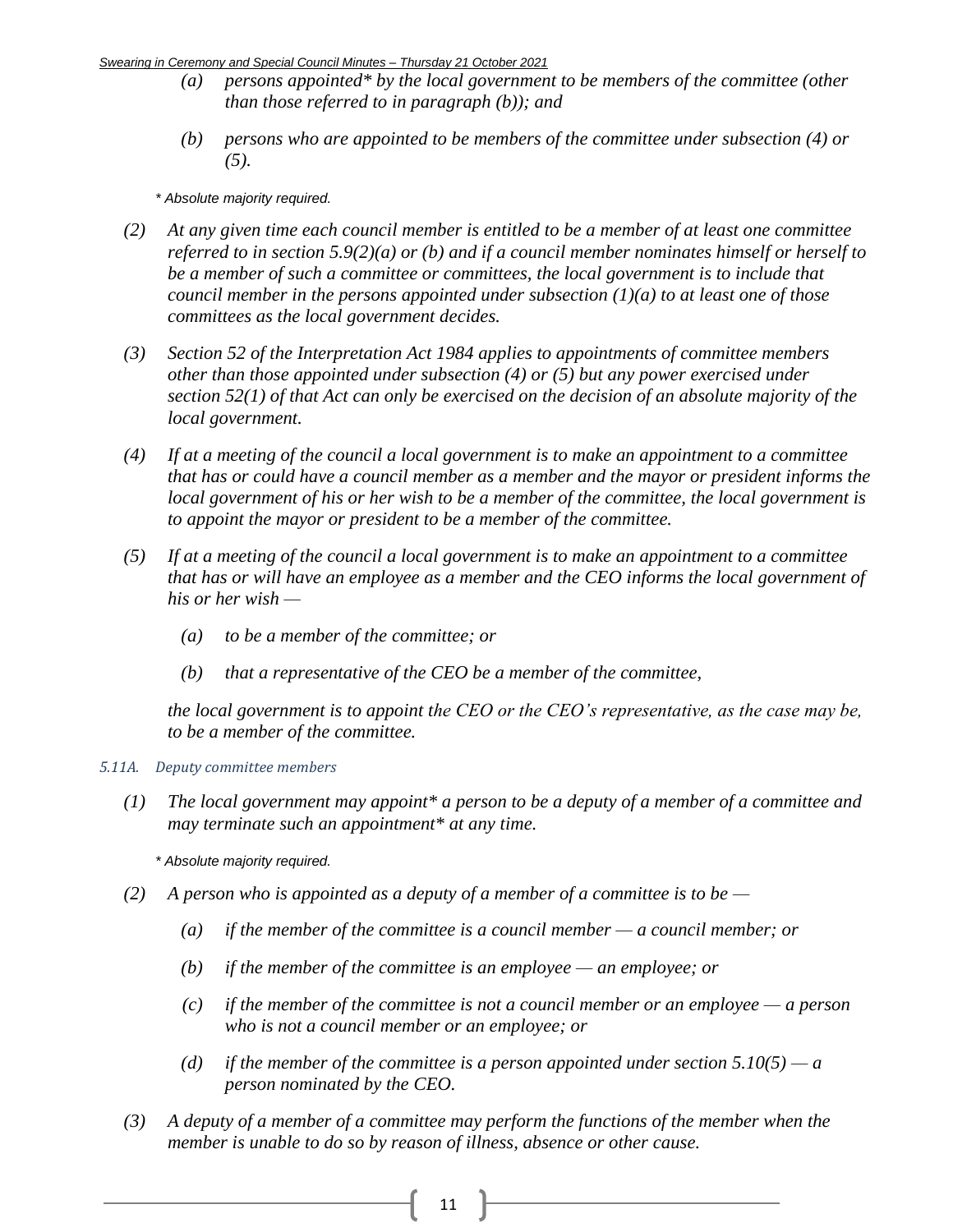*(4) A deputy of a member of a committee, while acting as a member, has all the functions of and all the protection given to a member.*

*[Section 5.11A inserted by No. 17 of 2009 s. 20.]*

- *5.11. Committee membership, tenure of*
	- *(1) Where a person is appointed as a member of a committee under section 5.10(4) or (5), the person's membership of the committee continues until —*
		- *(a) the person no longer holds the office by virtue of which the person became a member, or is no longer the CEO, or the CEO's representative, as the case may be; or*
		- *(b) the person resigns from membership of the committee; or*
		- *(c) the committee is disbanded; or*
		- *(d) the next ordinary elections day,*

*whichever happens first.*

- *(2) Where a person is appointed as a member of a committee other than under section 5.10(4) or (5), the person's membership of the committee continues until —*
	- *(a) the term of the person's appointment as a committee member expires; or*
	- *(b) the local government removes the person from the office of committee member or the office of committee member otherwise becomes vacant; or*
	- *(c) the committee is disbanded; or*
	- *(d) the next ordinary elections day,*

*whichever happens first.*

- *5.12. Presiding members and deputies, election of*
	- *(1) The members of a committee are to elect a presiding member from amongst themselves in accordance with Schedule 2.3, Division 1 as if the references in that Schedule —*
		- *(a) to "office" were references to "office of presiding member"; and*
		- *(b) to "council" were references to "committee"; and*
		- *(c) to "councillors" were references to "committee members".*
	- *(2) The members of a committee may elect a deputy presiding member from amongst themselves but any such election is to be in accordance with Schedule 2.3, Division 2 as if the references in that Schedule —*
		- *(a) to "office" were references to "office of deputy presiding member"; and*
		- *(b) to "council" were references to "committee"; and*
		- *(c) to "councillors" were references to "committee members"; and*
		- *(d) to "mayor or president" were references to "presiding member".*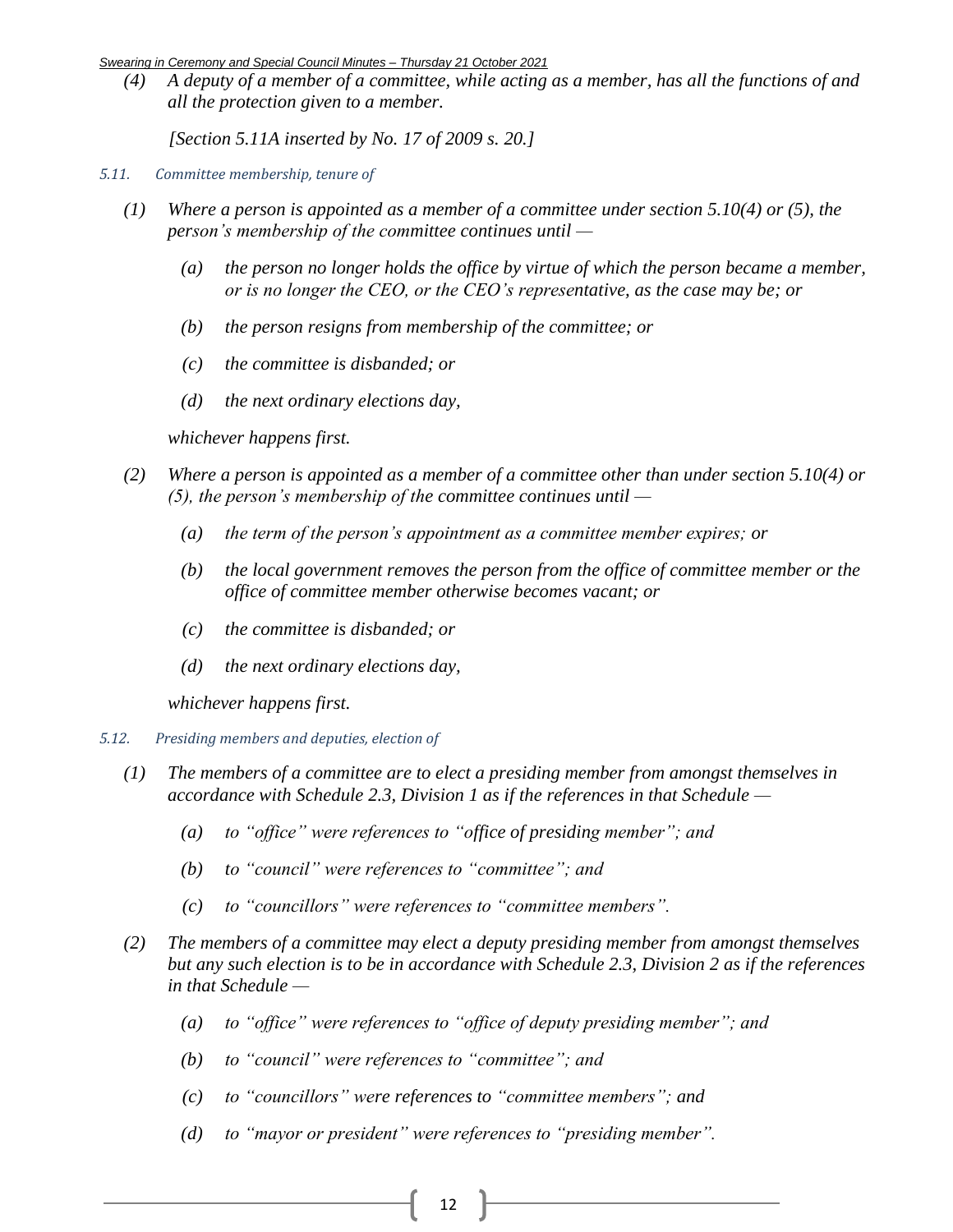*5.13. Deputy presiding members, functions of*

*If, in relation to the presiding member of a committee —*

- *(a) the office of presiding member is vacant; or*
- *(b) the presiding member is not available or is unable or unwilling to perform the functions of presiding member,*

*then the deputy presiding member, if any, may perform the functions of presiding member.*

*5.14. Who acts if no presiding member*

*If, in relation to the presiding member of a committee —*

- *(a) the office of presiding member and the office of deputy presiding member are vacant; or*
- *(b) the presiding member and the deputy presiding member, if any, are not available or are unable or unwilling to perform the functions of presiding member,*

*then the committee members present at the meeting are to choose one of themselves to preside at the meeting.*

*5.15. Reduction of quorum for committees*

*The local government may reduce\* the number of offices of committee member required for a quorum at a committee meeting specified by the local government if there would not otherwise be a quorum for the meeting.*

*\* Absolute majority required.*

- *5.16. Delegation of some powers and duties to certain committees*
	- *(1) Under and subject to section 5.17, a local government may delegate\* to a committee any of its powers and duties other than this power of delegation.*

*\* Absolute majority required.*

- *(2) A delegation under this section is to be in writing and may be general or as otherwise provided in the instrument of delegation.*
- *(3) Without limiting the application of sections 58 and 59 of the Interpretation Act 1984 —*
	- *(a) a delegation made under this section has effect for the period of time specified in the delegation or if no period has been specified, indefinitely; and*
	- *(b) any decision to amend or revoke a delegation under this section is to be by an absolute majority.*
- *(4) Nothing in this section is to be read as preventing a local government from performing any of its functions by acting through another person.*
- *5.17. Limits on delegation of powers and duties to certain committees*
	- *(1) A local government can delegate —*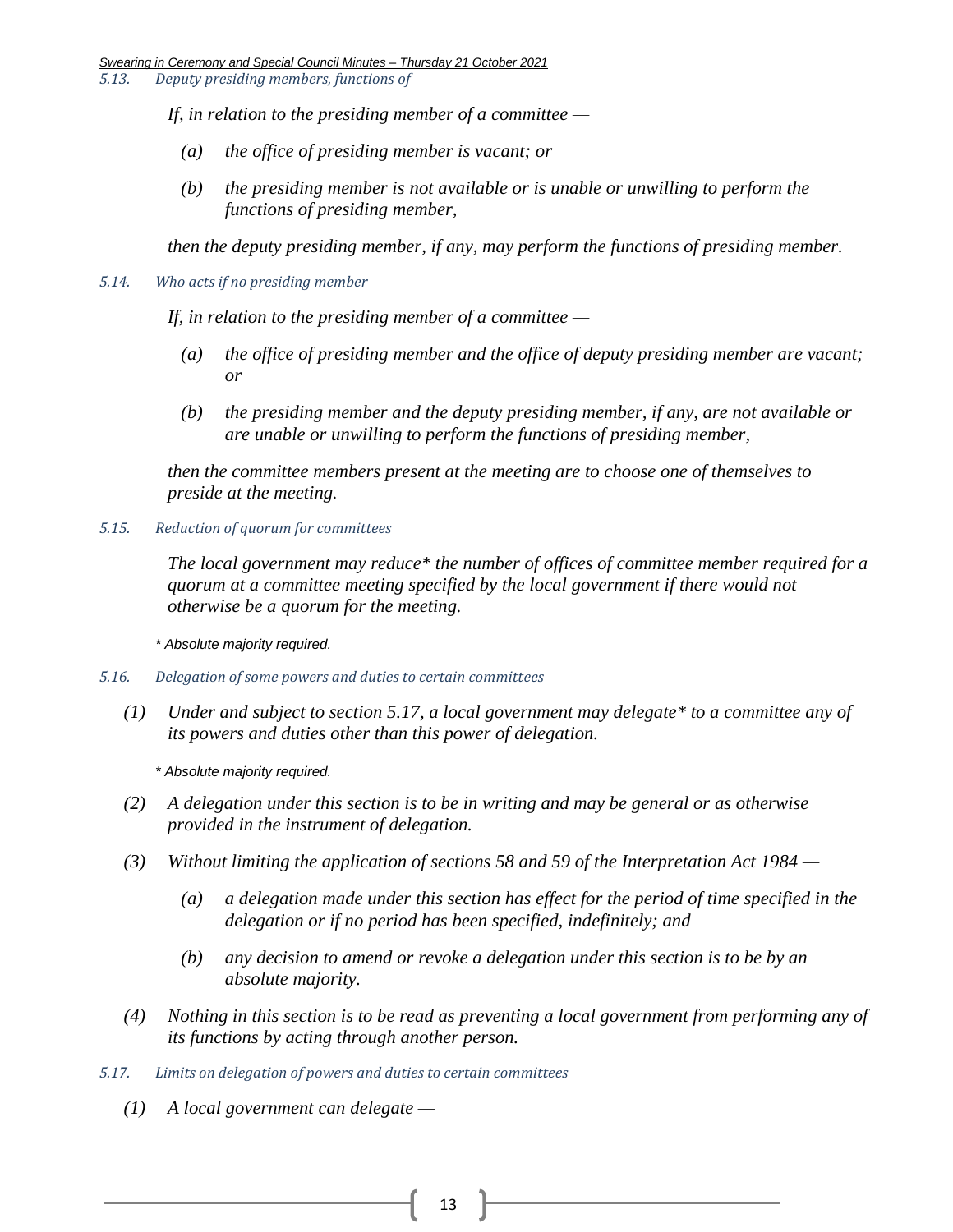- *(a) to a committee comprising council members only, any of the council's powers or duties under this Act except —*
	- *(i) any power or duty that requires a decision of an absolute majority or a 75% majority of the local government; and*
	- *(ii) any other power or duty that is prescribed;*

*and*

- *(b) to a committee comprising council members and employees, any of the local government's powers or duties that can be delegated to the CEO under Division 4; and*
- *(c) to a committee referred to in section 5.9(2)(c), (d) or (e), any of the local government's powers or duties that are necessary or convenient for the proper management of —*
	- *(i) the local government's property; or*
	- *(ii) an event in which the local government is involved.*
- *(2) A local government cannot delegate any of its powers or duties to a committee referred to in section 5.9(2)(f).*

*[Section 5.17 amended by No. 49 of 2004 s. 16(2).]*

*5.18. Register of delegations to committees*

*A local government is to keep a register of the delegations made under this Division and review the delegations at least once every financial year.*

*Subdivision 3 — Matters affecting council and committee meetings*

*5.19. Quorum for meetings*

*The quorum for a meeting of a council or committee is at least 50% of the number of offices (whether vacant or not) of member of the council or the committee.* 

- *5.20. Decisions of councils and committees*
	- *(1) A decision of a council does not have effect unless it has been made by a simple majority or, if another kind of majority is required under any provision of this Act or has been prescribed by regulations or a local law for the particular kind of decision, by that kind of majority.*
	- *(2) A decision of a committee does not have effect unless it has been made by a simple majority or, if another kind of majority has been prescribed by regulations or a local law for the particular kind of decision, by that kind of majority.*
	- *(3) This section does not apply to elections —*
		- *(a) by a council of the local government's mayor or president under section 2.11; or*
		- *(b) by a council of the local government's deputy mayor or president under section 2.15; or*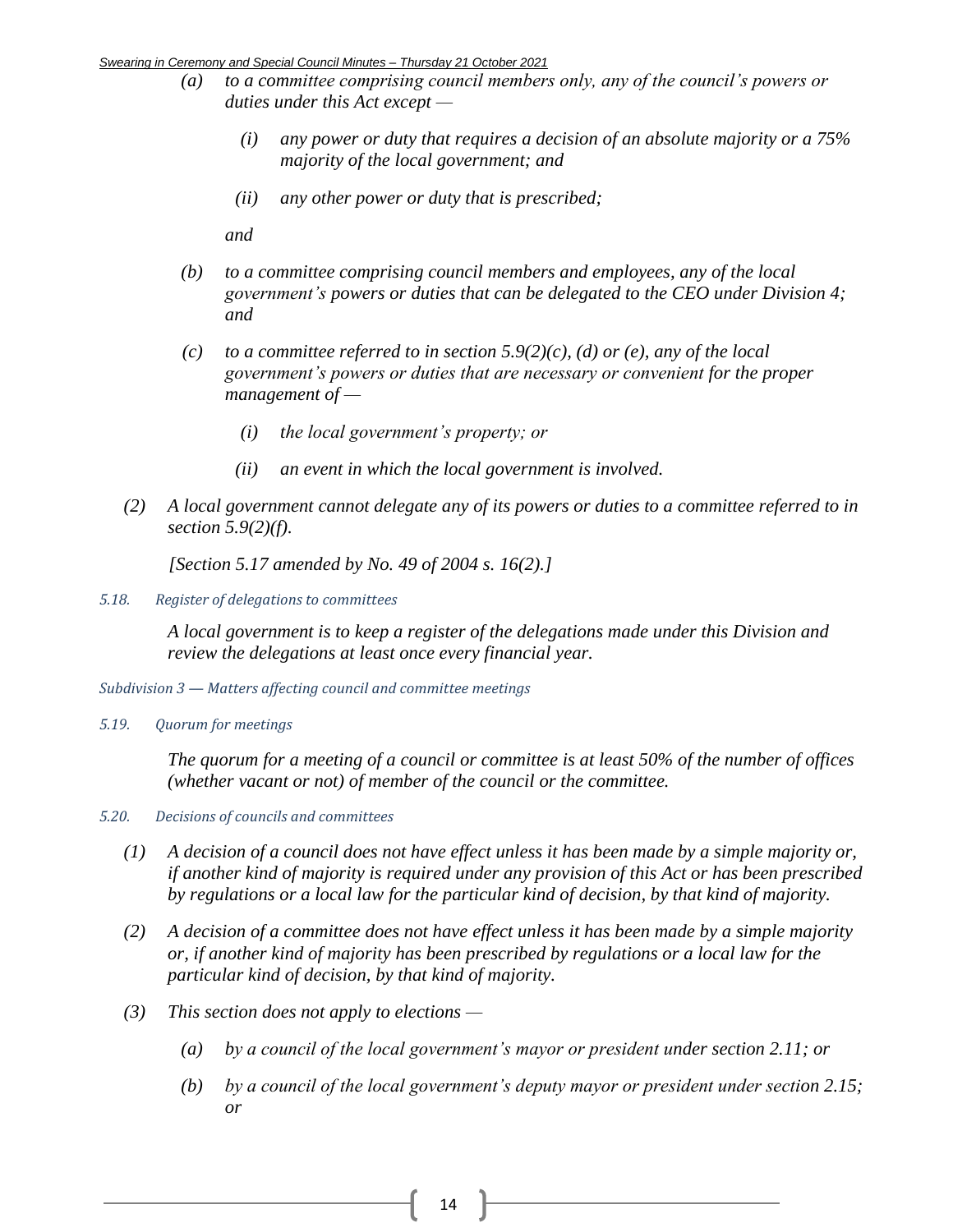*(c) by a committee of the committee's presiding member or deputy presiding member under section 5.12.*

### *5.21. Voting*

- *(1) Each council member and each member of a committee who is present at a meeting of the council or committee is entitled to one vote.*
- *(2) Subject to section 5.67, each council member and each member of a committee to which a local government power or duty has been delegated who is present at a meeting of the council or committee is to vote.*
- *(3) If the votes of members present at a council or a committee meeting are equally divided, the person presiding is to cast a second vote.*
- *(4) If a member of a council or a committee specifically requests that there be recorded —*
	- *(a) his or her vote; or*
	- *(b) the vote of all members present,*

*on a matter voted on at a meeting of the council or the committee, the person presiding is to cause the vote or votes, as the case may be, to be recorded in the minutes.*

*(5) A person who fails to comply with subsection (2) or (3) commits an offence.*

*[Section 5.21 amended by No. 49 of 2004 s. 43.]*

- *5.22. Minutes of council and committee meetings*
	- *(1) The person presiding at a meeting of a council or a committee is to cause minutes to be kept of the meeting's proceedings.*
	- *(2) The minutes of a meeting of a council or a committee are to be submitted to the next ordinary meeting of the council or the committee, as the case requires, for confirmation.*
	- *(3) The person presiding at the meeting at which the minutes are confirmed is to sign the minutes and certify the confirmation.*
- *5.23. Meetings generally open to public*
	- *(1) Subject to subsection (2), the following are to be open to members of the public —*
		- *(a) all council meetings; and*
		- *(b) all meetings of any committee to which a local government power or duty has been delegated.*
	- *(2) If a meeting is being held by a council or by a committee referred to in subsection (1)(b), the council or committee may close to members of the public the meeting, or part of the meeting, if the meeting or the part of the meeting deals with any of the following —*
		- *(a) a matter affecting an employee or employees; and*
		- *(b) the personal affairs of any person; and*
		- *(c) a contract entered into, or which may be entered into, by the local government and which relates to a matter to be discussed at the meeting; and*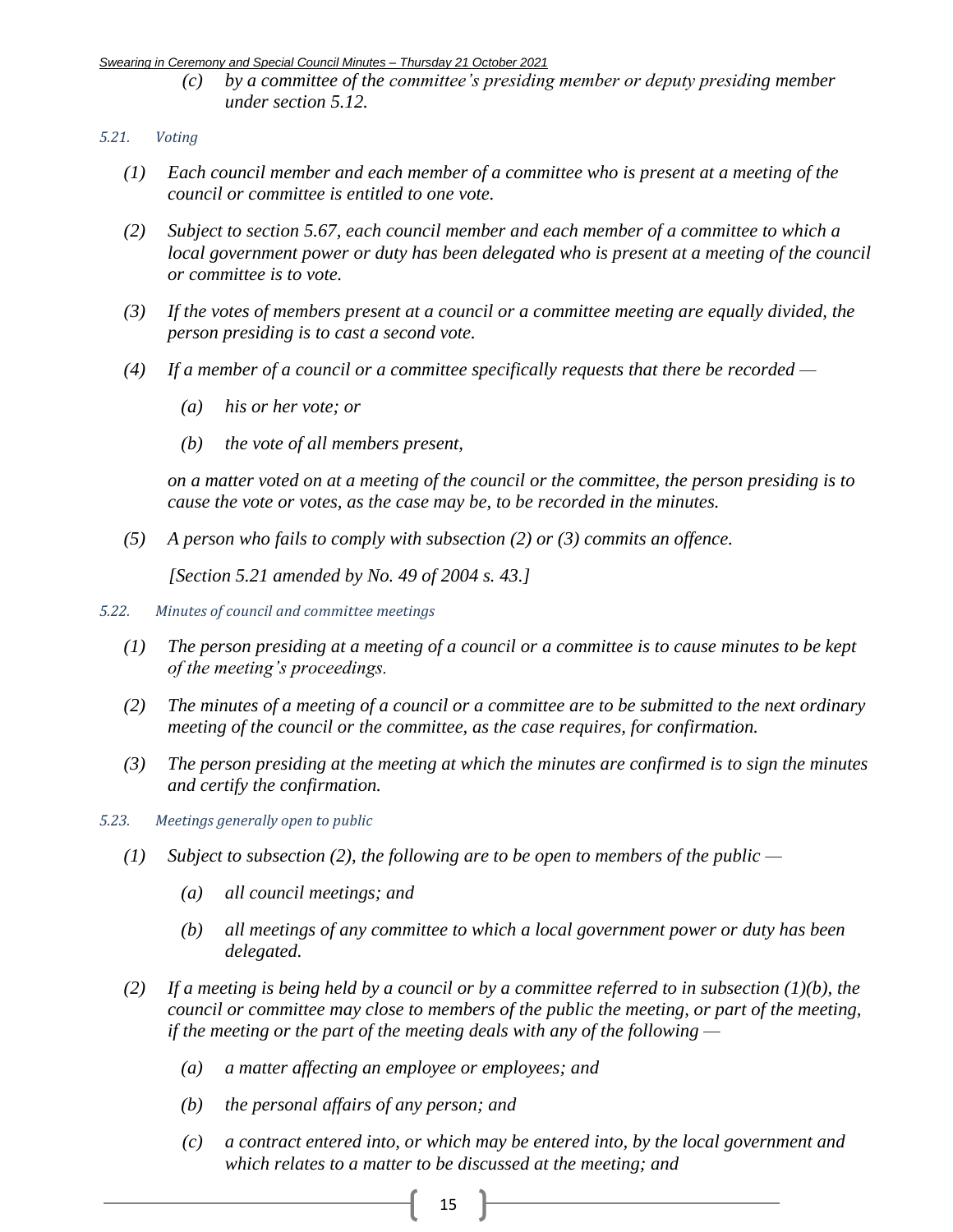- *(d) legal advice obtained, or which may be obtained, by the local government and which relates to a matter to be discussed at the meeting; and*
- *(e) a matter that if disclosed, would reveal —*
	- *(i) a trade secret; or*
	- *(ii) information that has a commercial value to a person; or*
	- *(iii) information about the business, professional, commercial or financial affairs of a person,*

*where the trade secret or information is held by, or is about, a person other than the local government; and*

- *(f) a matter that if disclosed, could be reasonably expected to —*
	- *(i) impair the effectiveness of any lawful method or procedure for preventing, detecting, investigating or dealing with any contravention or possible contravention of the law; or*
	- *(ii) endanger the security of the local government's property; or*
	- *(iii) prejudice the maintenance or enforcement of a lawful measure for protecting public safety;*

*and*

- *(g) information which is the subject of a direction given under section 23(1a) of the Parliamentary Commissioner Act 1971; and*
- *(h) such other matters as may be prescribed.*
- *(3) A decision to close a meeting or part of a meeting and the reason for the decision are to be recorded in the minutes of the meeting.*

### *5.24. Question time for public*

- *(1) Time is to be allocated for questions to be raised by members of the public and responded to*   $at -$ 
	- *(a) every ordinary meeting of a council; and*
	- *(b) such other meetings of councils or committees as may be prescribed.*
- *(2) Procedures and the minimum time to be allocated for the asking of and responding to questions raised by members of the public at council or committee meetings are to be in accordance with regulations.*

Council will also need to appoint (4) Councillors in accordance with the Annual Awards process policy, to consider nominations for Citizen of the Year, Young Achiever of the Year, Sports Person of the Year etc. The policy provides the panel with the authority to make the selection without any further reference to Council.

It will be noted that the officer recommendation includes the name and functions of each committee. Council should consider the need, if any, for committees, what it wants them to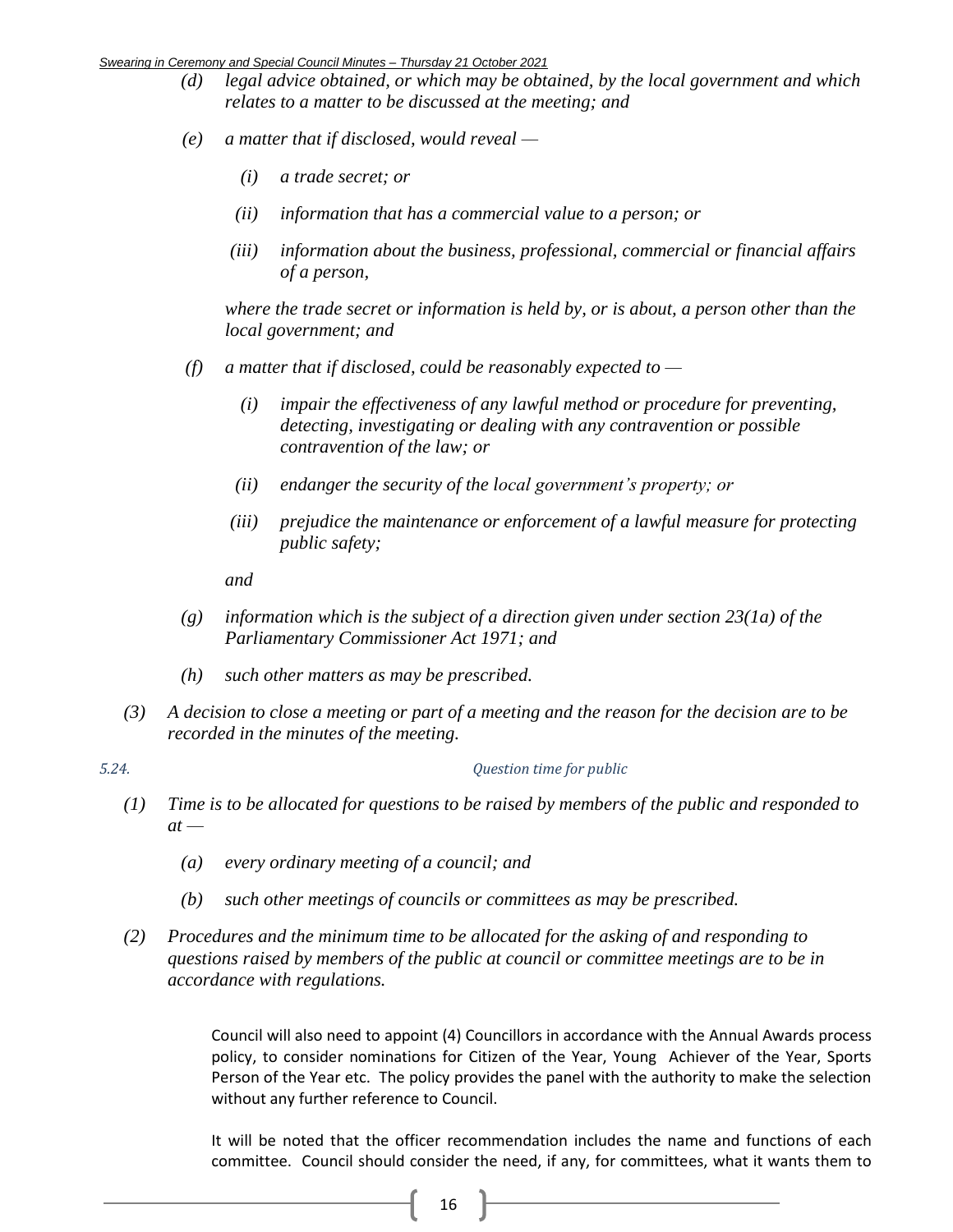do and what, if any, powers it wants to give them. The following recommendation is based on the current position and it is important to note that this is a suggestion only for Council's consideration. There is no restriction on the timing of the appointment of committees or on the winding up of committees other than what Council sets (except that appointments to committee expire every two years unless Council sets an early expiry date). The following recommendation includes a similar provision.

It should be noted that Council may set the quorum for committee meetings as provided for in the local Government Act as follows;

# *5.15. Reduction of quorum for committees*

*The local government may reduce\* the number of offices of committee member required for a quorum at a committee meeting specified by the local government if there would not otherwise be a quorum for the meeting.*

However this option has been lost by the following clause in Council's Standing Orders Local Law;

### *3.1 Quorum at Meetings*

*In accordance with the Act, the quorum at all meetings of Council and its committees shall be a minimum of 50% of the total number of places whether vacant or not.*

With respect to the Local Emergency Management Committee recommended membership that includes Council staff, it is noted that the Local Government Act (5.10) provides as follows;

- *(5) If at a meeting of the council a local government is to make an appointment to a committee that has or will have an employee as a member and the CEO informs the local government of his or her wish —*
- *(a) to be a member of the committee; or*
- *(b) that a representative of the CEO be a member of the committee,*

*the local government is to appoint the CEO or the CEO's representative, as the case may be, to be a member of the committee.*

It should be noted that a similar provision exists for the President as is as follows  $(5.10);$ 

*(4) If at a meeting of the council a local government is to make an appointment to a committee that has or could have a council member as a member and the mayor or president informs the local government of his or her wish to be a member of the committee, the local government is to appoint the mayor or president to be a member of the committee.* 

There are several industry organisations that Council will need to appoint delegates for. These include:-

- South West Zone WA Local Government Association
- Main Roads Regional Road Group

**That the following Committee/Representatives be appointed:-**

Audit and Finance Committee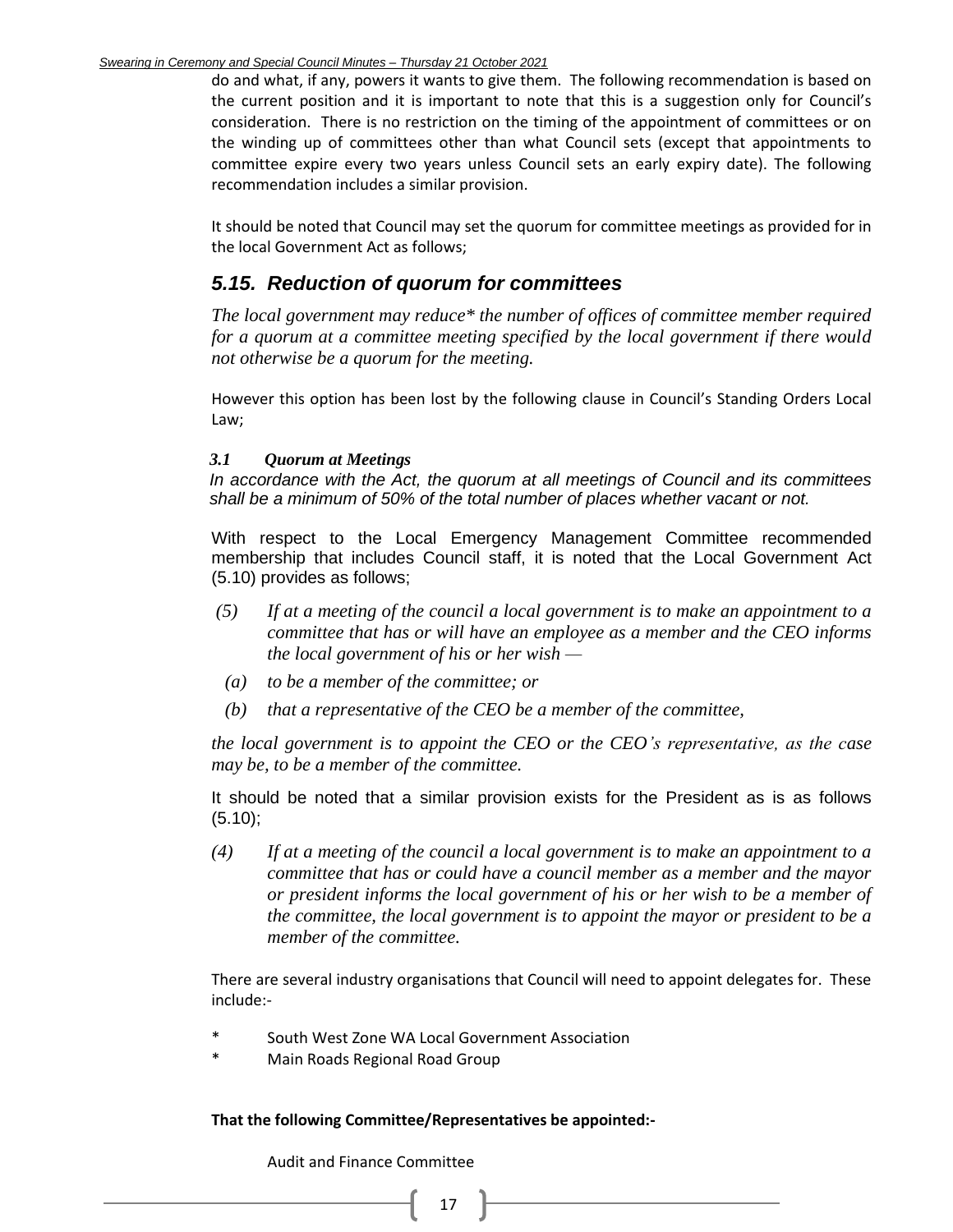The function/role of the Audit and Finance Committee be as follows:-

- a) to provide guidance and assistance to the Council
	- i. as to the carrying out of its functions in relation to audits;
	- ii. as to the development of a process to be used to select and appoint a person to be the auditor; and
- b) may provide guidance and assistance to the Council as to
	- i. matters to be audited;
	- ii. the scope of the audit;
	- iii. its functions under Part 6 of the Local Government Act 1995 that relate to financial management; and
	- iv. the carrying out of its functions relating to other audits and other matters related to financial management.
- c) is to conduct budget reviews and report to Council.

### • **Audit and Finance Committee**

### **COUNCIL DECISION & OFFICER RECOMMENDATION**

**MOVED: Cr Kevin J Moir SECONDED: Cr Sarah E G Alexander**

**That all Council be appointed to Council's Audit and Finance Committee.**

**CARRIED 9/0 Res 21/10/135**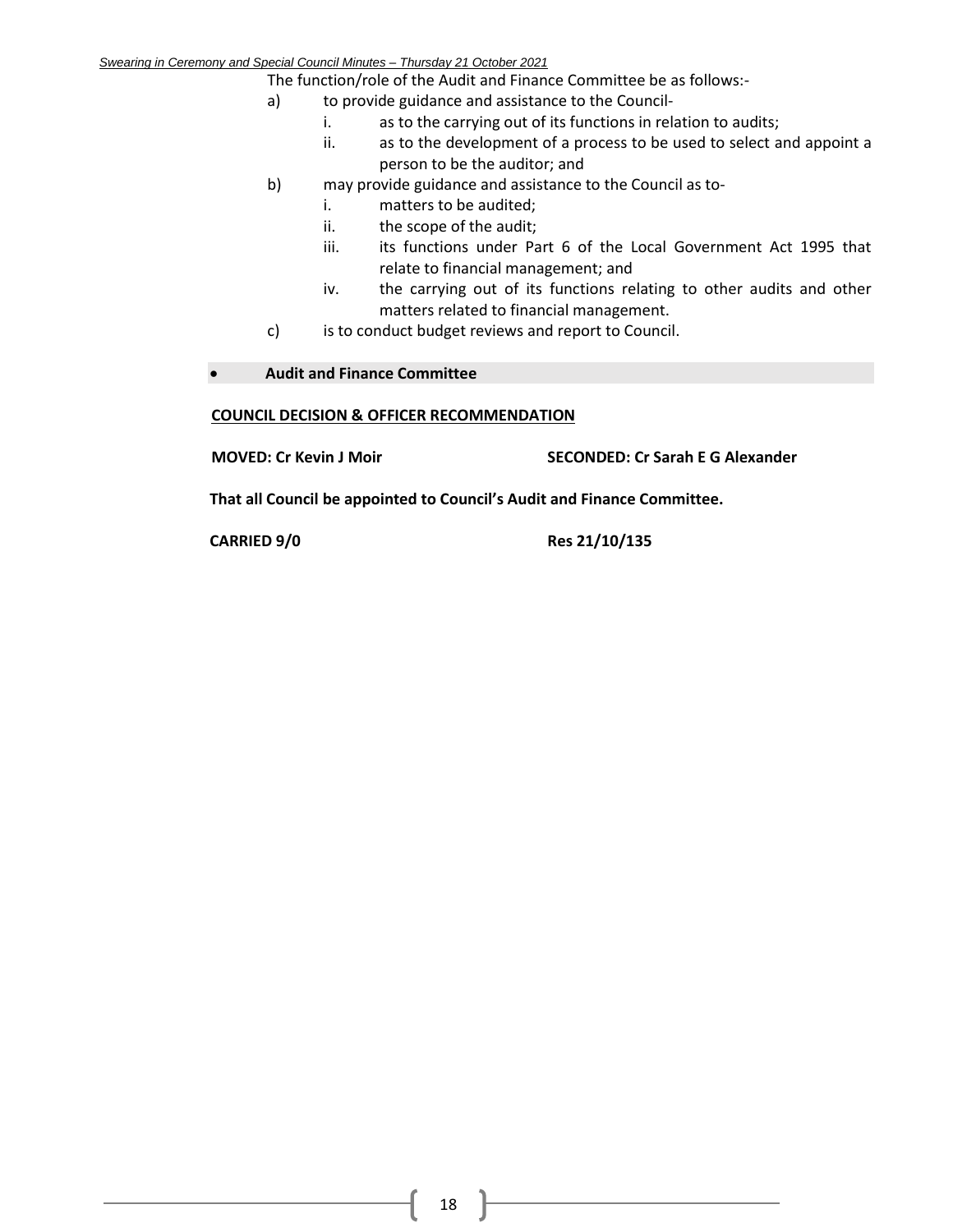• **Grants Committee**

#### **COUNCIL DECISION & OFFICER RECOMMENDATION**

**MOVED: Cr Steele Alexander SECONDED: Cr Philippe Kaltenrieder**

**That the Shire President and all current Councillors be appointed to Council's Grants Committee.**

**CARRIED 9/0 Res 21/10/136**

• **Annual Awards Committee**

**COUNCIL DECISION & OFFICER RECOMMENDATION**

**MOVED: Cr Helen C O'Connell SECONDED: Cr Philippe Kaltenrieder**

**That Cr Kevin Moir, Cr Sarah Alexander, Cr Steele Alexander Cr Darren King and Cr Helen O'Connell be appointed to Council's Annual Awards Committee.**

**CARRIED 9/0 Res 21/10/137**

• **Local Emergency Management Committee**

**COUNCIL DECISION & OFFICER RECOMMENDATION**

**MOVED: Cr Sarah E G Alexander SECONDED: Cr Steele Alexander**

**That the Shire President be appointed as the Council Representative and that Cr Darren King be appointed as the Deputy Delegate on the LEMC Committee. That the Chief Executive Officer and Ranger be appointed as Council staff representatives.** 

**CARRIED 9/0 Res 21/10/138**

• **Bush Fire Advisory Committee**

**COUNCIL DECISION & OFFICER RECOMMENDATION**

**MOVED: Cr Sarah E G Alexander SECONDED: Cr Charles Caldwell**

**That the Shire President be appointed as the Council Representative on the Bush Fire Advisory Committee and that Cr Helen O'Connell be appointed at the Deputy Delegate on the Bush Fire Advisory Committee.**

**That the Chief Executive Officer, Manager of Works & Services and Ranger be appointed as Council staff representatives.**

**CARRIED 9/0 Res 21/10/139**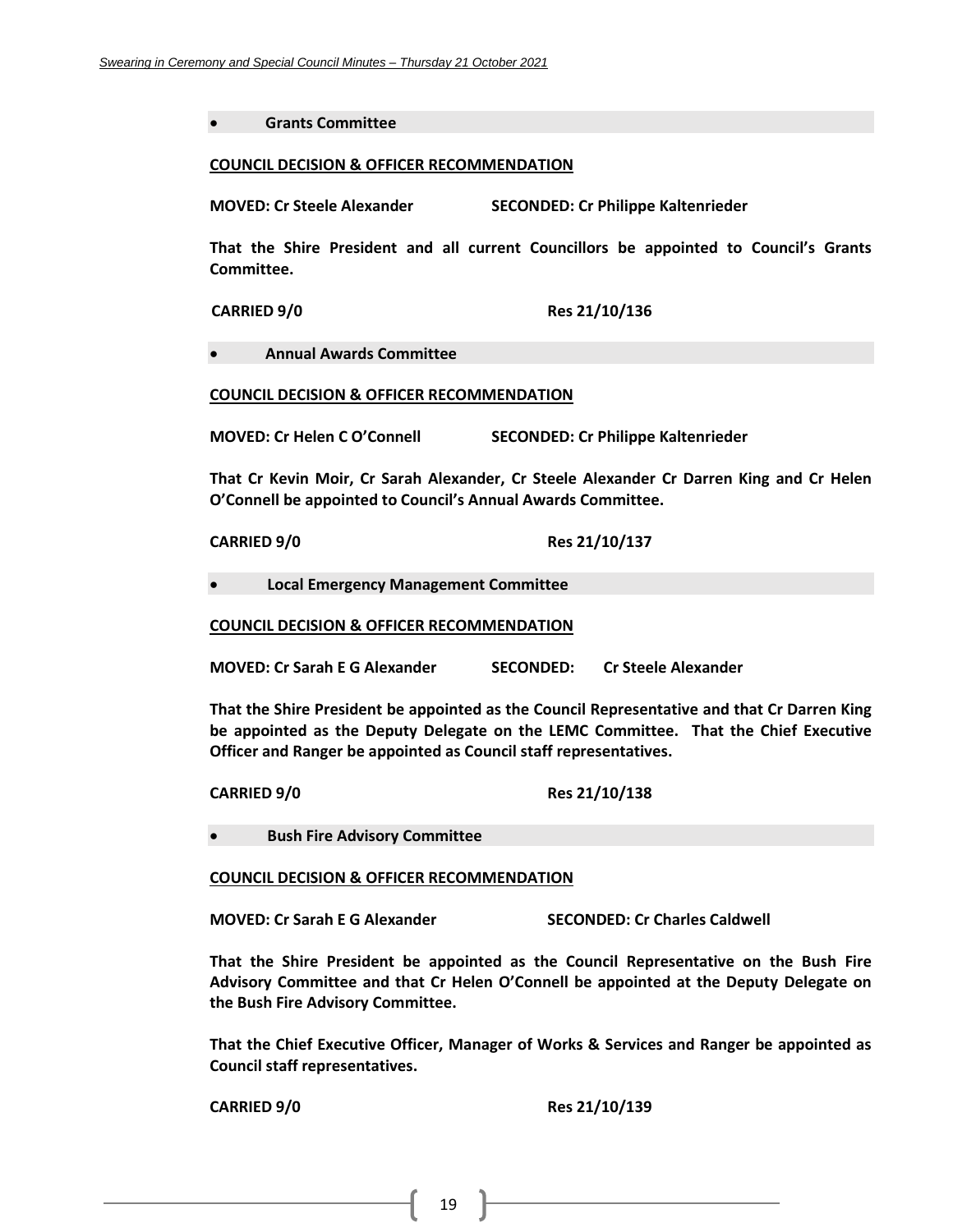|  | Main Roads Regional Road Group |
|--|--------------------------------|
|--|--------------------------------|

#### **COUNCIL DECISION & OFFICER RECOMMENDATION**

**MOVED: Cr Helen C O'Connell SECONDED: Cr Steele Alexander**

**That Cr Helen C O'Connell be appointed as the Council Representative on the Main Road Regional Road Group and Cr Charles Caldwell be appointed as the Deputy Delegate.**

**CARRIED 9/0 Res 21/10/140**

• **South West Zone Meeting**

**COUNCIL DECISION & OFFICER RECOMMENDATION**

**MOVED: Cr Charles Caldwell SECONDED: Cr Sarah E G Alexander**

**That the Shire President be appointed as the Council Delegate and that Cr Helen C O'Connell be appointed as the Deputy Delegate for the South West Zone Western Australian Local Government Association.**

**CARRIED 9/0 Res 21/10/141**

• **Warren Blackwood Alliance of Councils**

**COUNCIL DECISION & OFFICER RECOMMENDATION**

**MOVED: Cr Adrian Price SECONDED: Cr Darren J King**

**That the Shire President and Deputy Shire President be appointed as Board members on the Warren Blackwood Alliance of Councils.**

**CARRIED 9/0 Res 21/10/142**

• **Boyup Brook Tourism Association**

### **COUNCIL DECISION & OFFICER RECOMMENDATION**

**MOVED: Cr Philippe Kaltenrieder SECONDED: Cr Darren King**

**That Cr Adrian Price be appointed as the Council Representative on the Boyup Brook Tourism Association.**

**CARRIED 9/0 Res 21/10/143**